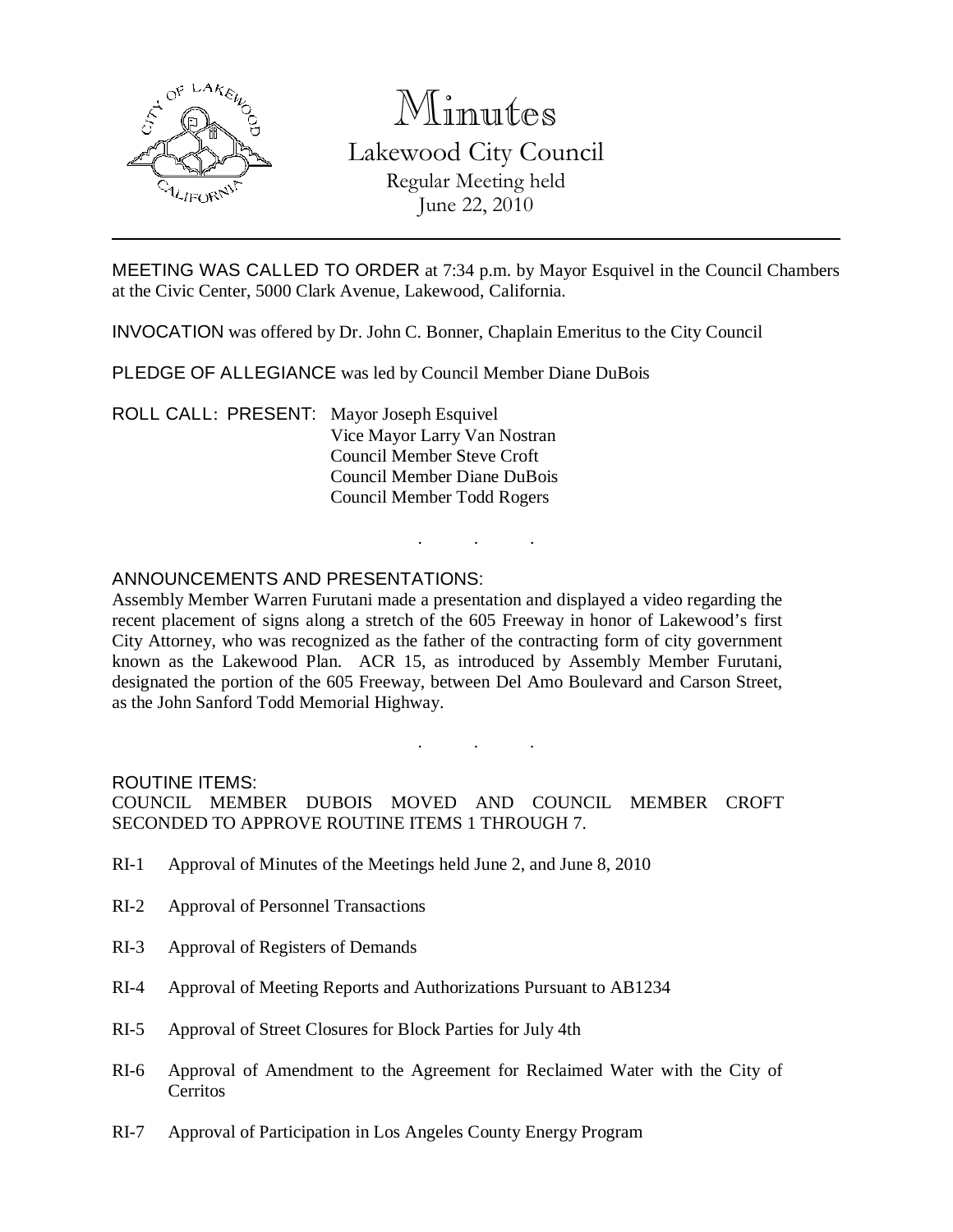ROUTINE ITEMS: Continued UPON ROLL CALL VOTE, THE MOTION WAS APPROVED:

AYES: COUNCIL MEMBERS: Van Nostran, DuBois, Croft, Rogers and Esquivel NAYS: COUNCIL MEMBERS: None

. . .

# 1.1 • BUDGET FOR FISCAL YEAR 2010-11

City Manager Howard Chambers stated that as reviewed during the study session immediately preceding, the proposed budget for fiscal year 2010-2011 achieved a balance between revenues and expenditures.

City Attorney Steve Skolnik advised that although the individual contractual items requiring action as part of the budget process were itemized on the agenda, the City Council could, following a public hearing for any public comments, elect to approve all of the items under section e with a single motion and vote.

Mayor Esquivel opened the public hearing at 7:47 p.m. and called for anyone in the audience wishing to address the City Council on this matter. There was no response.

COUNCIL MEMBER DUBOIS MOVED AND VICE MAYOR VAN NOSTRAN SECONDED TO ADOPT RESOLUTION NO. 2010-24.

c. RESOLUTION NO. 2010-24; A RESOLUTION OF THE CITY COUNCIL OF THE CITY OF LAKEWOOD AMENDING THE BUDGET FOR FISCAL YEAR 2009-2010 AND AUTHORIZING THE APPROPRIATION OF RESERVE FUNDS INTO APPROPRIATE FUNDS AS OF JUNE 30, 2010

UPON ROLL CALL VOTE, THE MOTION WAS APPROVED:

AYES: COUNCIL MEMBERS: Van Nostran, DuBois, Croft, Rogers and Esquivel NAYS: COUNCIL MEMBERS: None

COUNCIL MEMBER DUBOIS MOVED AND COUNCIL MEMBER CROFT SECONDED TO ADOPT RESOLUTION NO. 2010-25.

d. RESOLUTION NO. 2010-25; A RESOLUTION OF THE CITY COUNCIL OF THE CITY OF LAKEWOOD DETERMINING THE TOTAL ANNUAL APPROPRIATION SUBJECT TO LIMITATION OF THE CITY OF LAKEWOOD FOR FISCAL YEAR 2010- 2011

UPON ROLL CALL VOTE, THE MOTION WAS APPROVED:

AYES: COUNCIL MEMBERS: Van Nostran, DuBois, Croft, Rogers and Esquivel NAYS: COUNCIL MEMBERS: None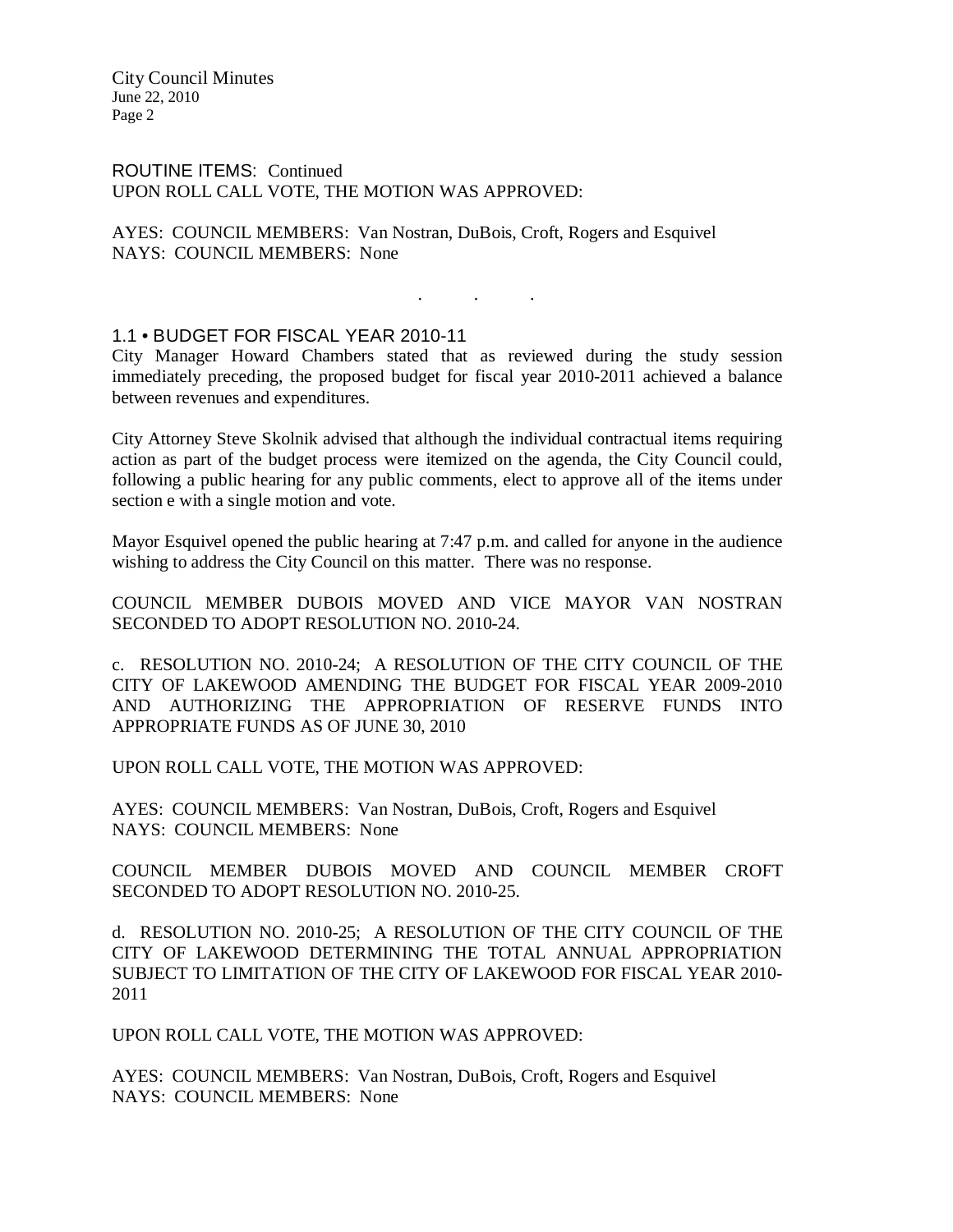1.1 • BUDGET FOR FISCAL YEAR 2010-11 - Continued

e. RESOLUTION NO. 2010-26; A RESOLUTION OF THE CITY COUNCIL OF THE CITY OF LAKEWOOD ADOPTING THE BUDGET AND APPROPRIATING REVENUE FOR THE FISCAL YEAR 2010-2011

1) RESOLUTION NO. 2010-27; A RESOLUTION OF THE CITY COUNCIL OF THE CITY OF LAKEWOOD AUTHORIZING LOANS TO THE LAKEWOOD REDEVELOPMENT AGENCY

2) RESOLUTION NO. 2010-28; A RESOLUTION OF THE CITY COUNCIL OF THE CITY OF LAKEWOOD AUTHORIZING THE DIRECTOR OF ADMINISTRATIVE SERVICES TO CERTIFY TO CITY LIGHT AND POWER LAKEWOOD, INC. THAT BASIC FEE PAYMENTS HAVE BEEN INCLUDED IN THE BUDGET

RESOLUTION NO. 2010-29; A RESOLUTION OF THE CITY COUNCIL OF THE CITY OF LAKEWOOD AUTHORIZING THE DIRECTOR OF ADMINISTRATIVE SERVICES TO CERTIFY TO CITY LIGHT AND POWER LAKEWOOD, INC. THAT BASIC FEE PAYMENTS HAVE BEEN INCLUDED IN THE BUDGET

3) Approval of Agreement for Services for Affordable Housing by and Between the City and the Lakewood Redevelopment Agency

4) Approval of Amended Agreement for Access to the Services and Facilities of the City of Lakewood by and Between the City of Lakewood and the Lakewood Redevelopment Agency

5) RESOLUTION NO. 2010-30; A RESOLUTION OF THE CITY COUNCIL OF THE CITY OF LAKEWOOD AMENDING RESOLUTION NO. 2002-38 PERTAINING TO EMPLOYEE BENEFITS AND THE CLASSIFICATION AND COMPENSATION OF CITY OFFICERS AND EMPLOYEES, AND ESTABLISHING EMPLOYEE BENEFITS, DEFINING THE CONDITIONS AND HOURS OF EMPLOYMENT, AND ADOPTING A CLASSIFICATION AND COMPENSATION PLAN FOR CITY OFFICERS AND EMPLOYEES

6) RESOLUTION NO. 2010-31; A RESOLUTION OF THE CITY COUNCIL OF THE CITY OF LAKEWOOD REPEALING RESOLUTION NO. 2009-25 PERTAINING TO HOURLY-RATED PART-TIME EMPLOYEES AND ENACTING A PERSONNEL RESOLUTION ESTABLISHING THE COMPENSATION, RULES AND REGULATIONS PERTAINING TO HOURLY-RATED PART-TIME **EMPLOYEES** 

7) RESOLUTION NO. 2010-32; A RESOLUTION OF THE CITY COUNCIL OF THE CITY OF LAKEWOOD AMENDING AND RENEWING A COMMUNITY RECREATION PROGRAM WITH THE ABC UNIFIED SCHOOL DISTRICT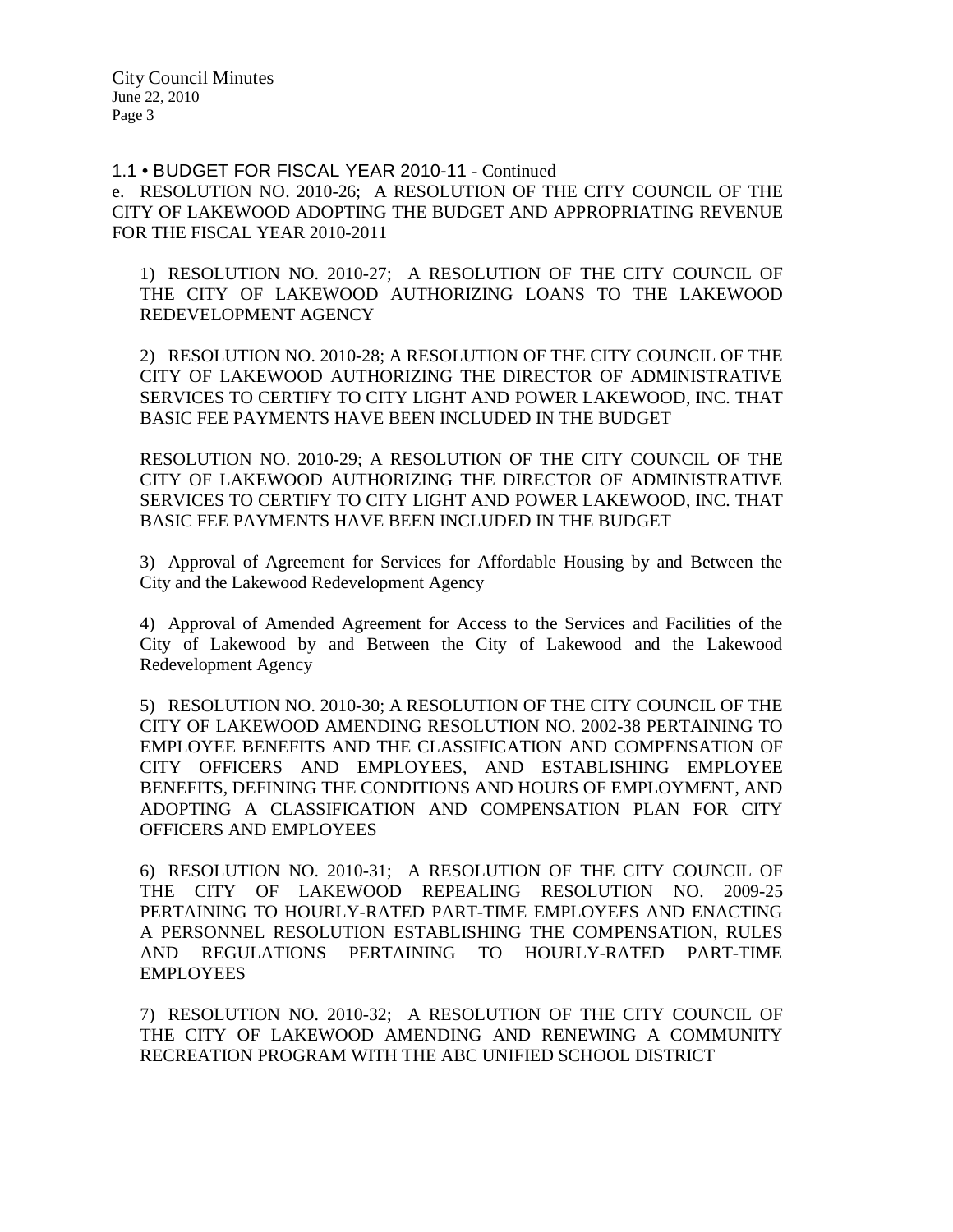1.1 • BUDGET FOR FISCAL YEAR 2010-11 - Continued

8) RESOLUTION NO. 2010-33; A RESOLUTION OF THE CITY COUNCIL OF THE CITY OF LAKEWOOD AMENDING AND RENEWING AN AGREEMENT BETWEEN THE CITY OF LAKEWOOD AND COMMUNITY FAMILY GUIDANCE CENTER PROVIDING COUNSELING SERVICES FOR FAMILIES AND JUVENILE RESIDENTS OF THE CITY OF LAKEWOOD FOR THE FISCAL YEAR 2010-2011

9) RESOLUTION NO. 2010-34; A RESOLUTION OF THE CITY COUNCIL OF THE CITY OF LAKEWOOD AMENDING AND RENEWING AN AGREEMENT BETWEEN THE CITY OF LAKEWOOD AND HUMAN SERVICES ASSOCIATION (HSA) TO PROVIDE SERVICES FOR SENIOR ADULT RESIDENTS OF THE CITY OF LAKEWOOD FOR THE FISCAL YEAR 2010-2011

10) RESOLUTION NO. 2010-35; A RESOLUTION OF THE CITY COUNCIL OF THE CITY OF LAKEWOOD AMENDING AND RENEWING AN AGREEMENT BETWEEN THE CITY OF LAKEWOOD AND LAKEWOOD MEALS ON WHEELS FOR THE FISCAL YEAR 2010-2011

11) RESOLUTION NO. 2010-36; A RESOLUTION OF THE CITY COUNCIL OF THE CITY OF LAKEWOOD AMENDING AND RENEWING AN AGREEMENT BETWEEN THE CITY OF LAKEWOOD AND PATHWAYS VOLUNTEER HOSPICE PROVIDING SERVICES FOR TERMINALLY ILL RESIDENTS OF THE CITY OF LAKEWOOD FOR THE FISCAL YEAR 2010-2011

12) Approval of Agreement with Trend Offset Printing for Catalog Publications

13) Approval of Agreements with TruGreen LandCare for Median Landscape Maintenance and Mowing Services

14) Approval of Agreement with Candlewood Caterers, Inc. for Catering and Concession Services

15) Renewal of Rental Agreement for Mothers At Work (M.A.W.), Inc.

16) Approval of Professional Services Agreement with Dive/Corr, Inc. for Water Storage Facility Inspection

17) Approval of Agreement with ID Modeling for Water Hydraulic Model Maintenance

18) Approval of Agreement with Macro Automatics for SCADA Telemetry System Maintenance

19) Approval of Agreement with Water Well Supply for Maintenance of Water Production Facilities

20) Approval of Agreement with HTS Environmental Services for Hazardous Material Disposal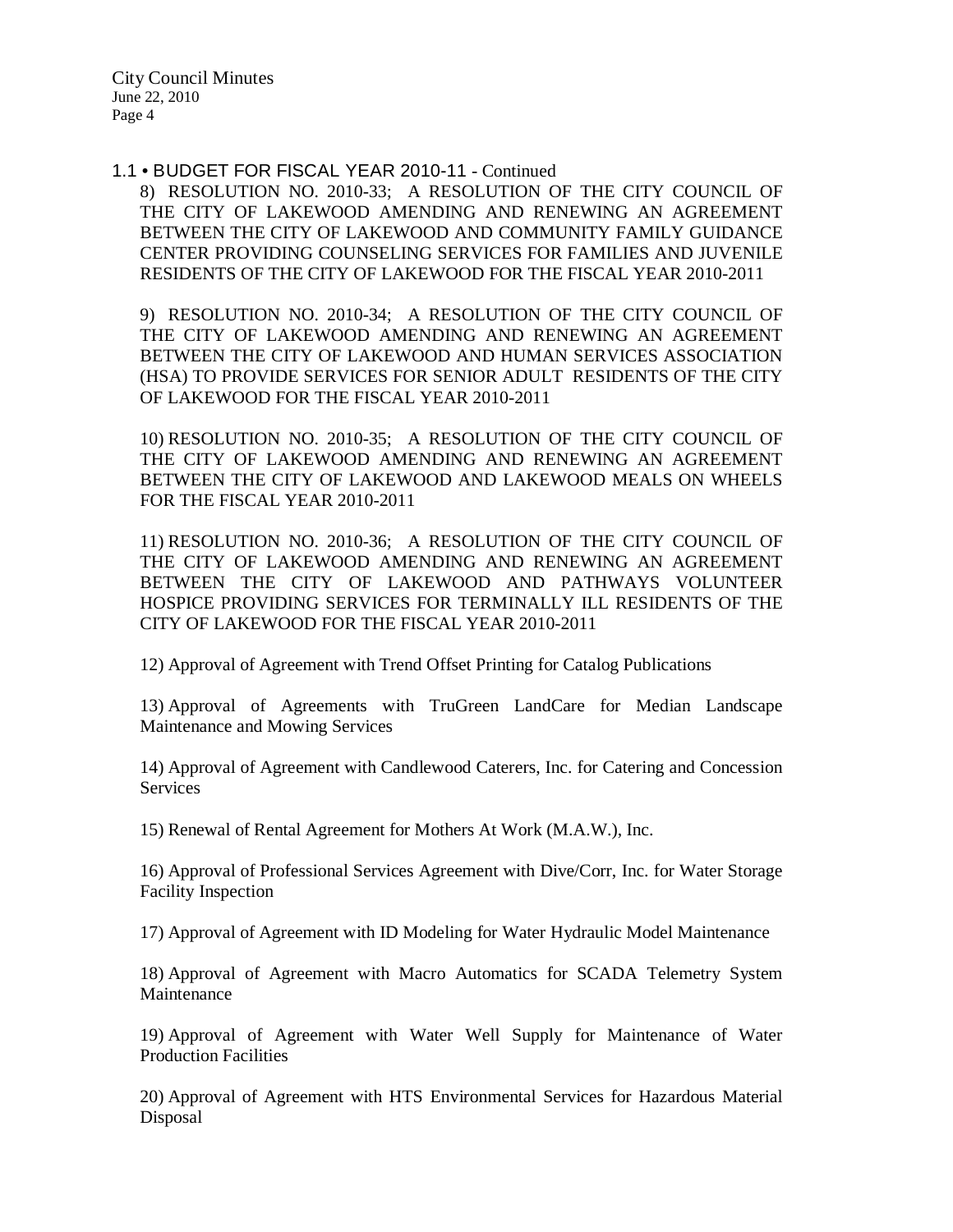### 1.1 • BUDGET FOR FISCAL YEAR 2010-11 - Continued

21) Approval of Extension of Agreement for Engineering Services with Associated Soils Engineering

22) Approval of Extension of Agreement for Construction Management/Inspection Services with BDA Associates

23) Approval of Amendment to Agreement with BioClean Environmental Services, Inc. for Environmental Engineering and Storm Water Compliance Services

24) Approval of Extension of Agreement for Hardscape Maintenance with CJ Construction

25) Approval of Amendment to Agreement for Emergency Services with Har-Bro, Inc.

26) Approval of Agreement for Elevator Maintenance Services with Liftech Elevator Services

27) Approval of Extension of Agreement for Transportation Planning and Engineering Services Agreement with LSA Associates, Inc.

28) Approval of Agreement for Electrical Contracting Services with Moore Electrical **Contracting** 

29) Approval of Amendment to the Agreement with Musco Lighting for Athletic Field Lighting Services

30) Approval of Extension of Agreement for Engineering and Traffic Survey Services with Newport Traffic Studies

31) Approval of Amendment to Agreement for Engineering Services with Reedcorp Engineering

32) Approval of Extension of Agreement for Environmental Services with S.C.S. **Consultants** 

33) Approval of Amendment to Agreement for Animal Control Services with SEAACA

34) Approval of Extension of Agreement for Street Banner Marketing Program with Sierra Installations, Inc.

35) Approval of Agreement for Hardscape Maintenance Services with Silvia Construction, Inc.

36) Approval of Amendment to Agreement for HVAC Preventative Maintenance Services with Velocity Air Engineering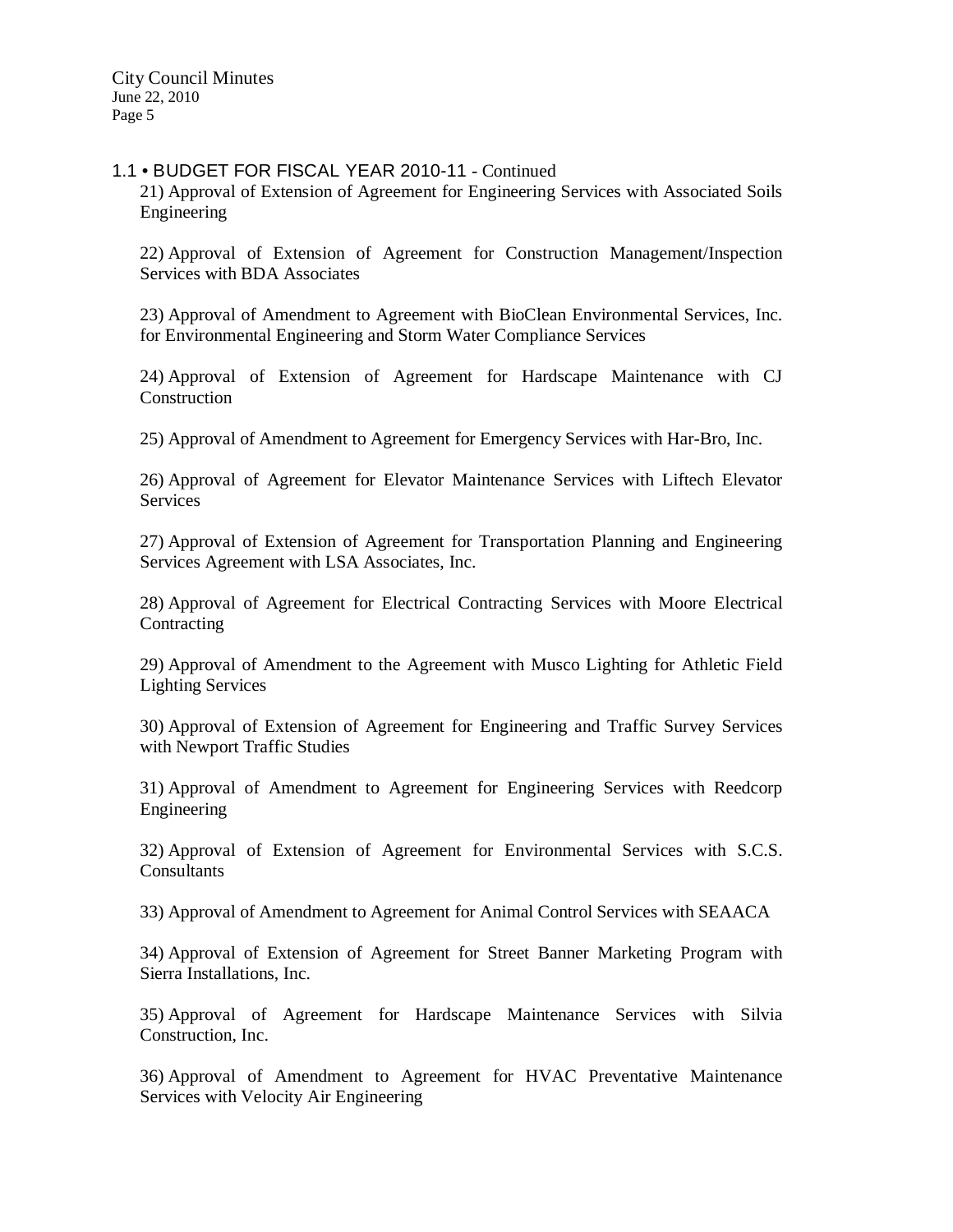### 1.1 • BUDGET FOR FISCAL YEAR 2010-11 - Continued

37) Approval of Amendment to Agreement for Refuse Collection with EDCO Waste Services

38) Approval of Agreement for Document Imaging System Maintenance and Support

39) Approval of Renewal of Agreement for Safety Consulting Services with Pacific EH&S Services, Inc.

40) Approval of Amendment to Agreement for Helicopter Maintenance with STEAM Aircraft

41) Renewal of Agreement for Reimbursement for Fingerprint Identification Specialists

42) Approval of Agreement for Page Composition, Printing and Preparation for Mailing of the City Newsletter

43) Approval of Marketing and Design Services Agreement with Slover and Kinsbursky

44) Approval of Extension of Reimbursement Agreement for Long Beach Transit Fixed Route and Dial-A-Lift Services

45) Approval of Amendment to Agreement for Information Technology Support with Brea IT

46) RESOLUTION NO. 2010-37; A RESOLUTION OF THE CITY COUNCIL OF THE CITY OF LAKEWOOD AMENDING THE "NORMAL QUANTITATIVE RATE" CONTAINED IN SECTION 10 OF THE CITY'S "WATER SERVICE PROCEDURE MANUAL"

Council Member Rogers requested that Item 1.1.e.37 be amended by referring the proposed extra cart charge and excess collection charge to the Environmental Management Committee.

VICE MAYOR VAN NOSTRAN MOVED AND COUNCIL MEMBER DUBOIS SECONDED TO APPROVE ITEMS 1.1.E THROUGH 1.1.E.46, INCLUDING 1.1.E.37 AS AMENDED. UPON ROLL CALL VOTE, THE MOTION WAS APPROVED:

AYES: COUNCIL MEMBERS: Van Nostran, DuBois, Croft, Rogers and Esquivel NAYS: COUNCIL MEMBERS: None

Council Member DuBois stated that in an economic time when other California cities were failing, she counted herself fortunate to be part of the City of Lakewood. She thanked her colleagues for their dedication to maintaining the quality of life in the community. She also noted that a measure had qualified for the November ballot addressing the issue of ongoing State funding takeaways from local agencies, which would impact future budgets, and asked residents to take a look at the measure.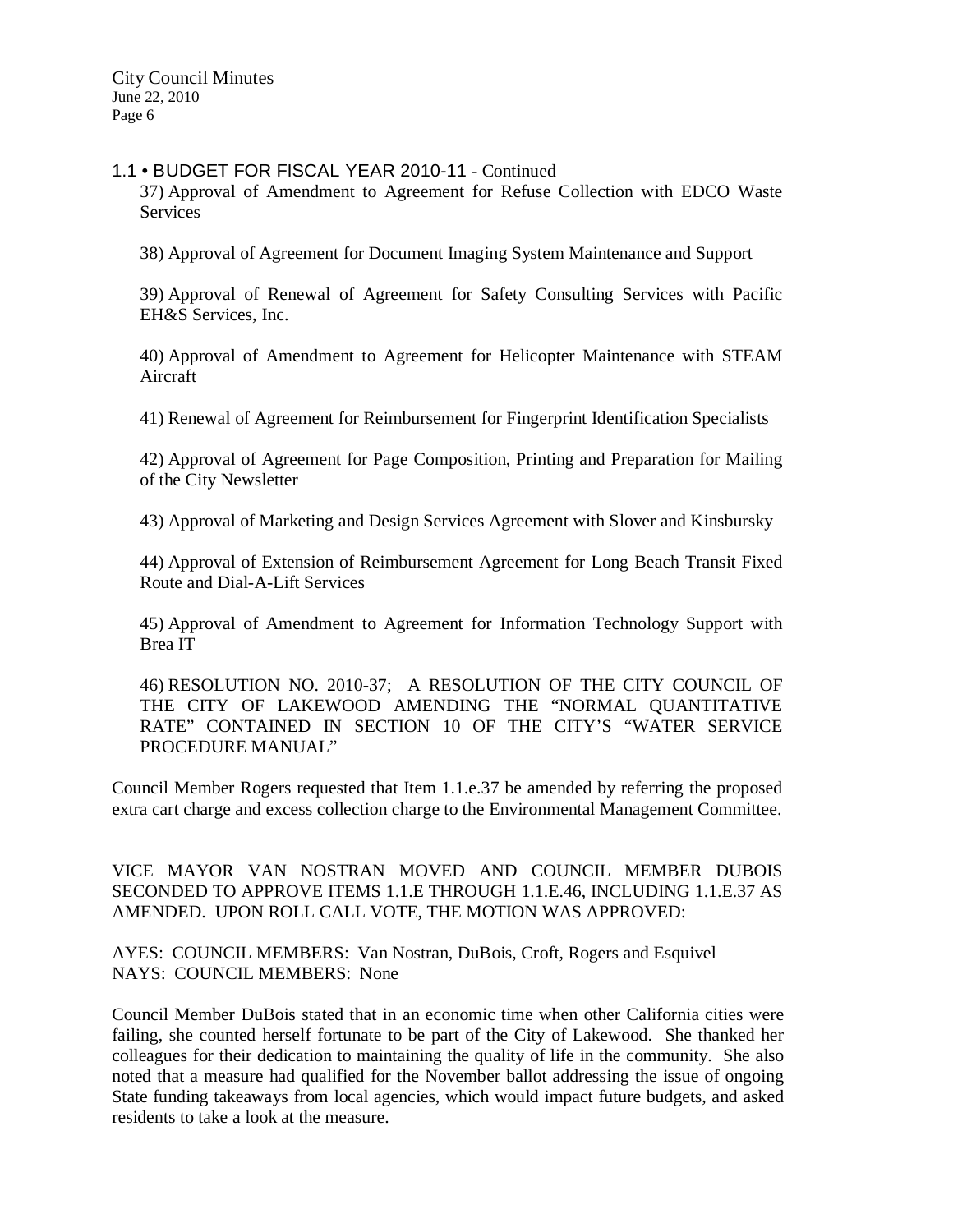## 1.1 • BUDGET FOR FISCAL YEAR 2010-11 - Continued

Mayor Esquivel congratulated his colleagues and the staff on completing the hard work necessary to conclude the budget process, noting the employees and contractors that had deferred cost-of-living increases.

Council Member Croft pointed out that Lakewood was no more immune to the tough economic times than other cities, but maintaining a focus on good, conservative fiscal management and putting a little away during the good times in order to get through the bad times, had made Lakewood a great city. He commended the staff for working so well with the City Council as a team to make cuts without threatening services and noted that the budget had been crafted to be flexible in order to react to economic changes.

Council Member Rogers thanked the City Manager and staff for presenting a budget without having to reduce services for residents or cut staffing. He stated that thanks to the dedication of the City's management team and the common sense and sound decisions of City Council Members both past and present, Lakewood was in a unique position to weather the economic catastrophes, while providing the services to residents that would maintain the quality of life in Lakewood. He noted that the budget was not perfect as it did not offer opportunities for community enhancements the City Council would like explore, such as a farmer's market or a dog park. He stated that in light of the mess the California State budget was in, he had several recommendations for California's legislators: 1) stop telling cities how to operate; 2) replace partisan politics with common sense; 3) focus on needs instead of wants; 4) spend only what you have, taxes are already high enough; 5) remember that government exists to make people's lives better, not to serve extreme ideologies or special interests. He concluded by stating that it was an honor to serve with his City Council colleagues and City staff and to know that Lakewood was in such good hands.

Vice Mayor Van Nostran stated that in this economy, budget development was a difficult process and that he appreciated the support of the employees association by not requesting any cost-of-living increases. He stated he was proud that no significant cuts had been necessary and felt fortunate that they were able to keep Sheriff's contract costs low. He thanked the staff and City Council Members for working hard together.

At 8:02 p.m., the Regular Meeting of the City Council was recessed for the Meeting of the Lakewood Redevelopment Agency. At 8:05 p.m., the City Council Meeting was reconvened.

. . .

. . .

At 8:05 p.m., Council Member Croft requested to be excused in order to catch a flight to Sacramento, where he was scheduled to testify before the California Senate Education Committee on Wednesday.

. . .